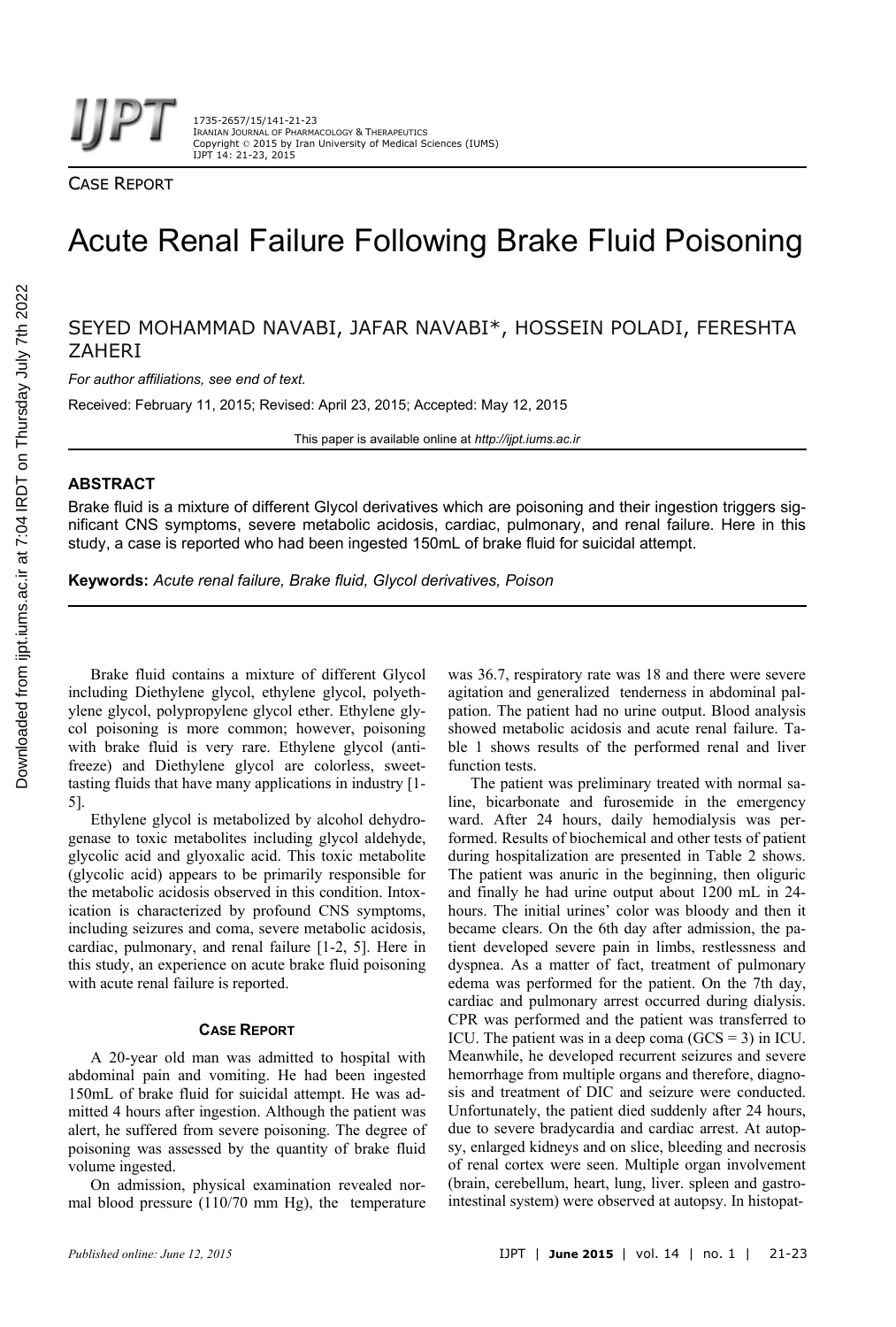**Table 1.** Renal and liver function tests of patient

| Days | Urea | <b>AST</b> | ALT | $_{\rm Cr}$ | ALP | PT                       | <b>PTT</b>               | <b>BIL-T</b> | NA  | K                        | U/A                                                  |
|------|------|------------|-----|-------------|-----|--------------------------|--------------------------|--------------|-----|--------------------------|------------------------------------------------------|
|      | 87   | 326        | 361 | 2.7         | 139 | 13.6                     | 35                       | 0.8          | 138 | 4.0                      | Anuric                                               |
| 2    | 130  | 166        | 239 | 6.2         | 170 | 18.0                     | 53                       | 1.0          | 137 | 3.8                      | Anuric                                               |
| 3    | 164  | 133        | 279 | 7.8         | 179 | 18.2                     | 120                      | 0.8          | 137 | 3.9                      | Anuric                                               |
| 4    | 179  | 126        | 279 | 8.1         | 185 | $\overline{\phantom{0}}$ |                          |              | 137 | 3.8                      | WBC=Many<br>RBC=Many<br>$Glucose2+$<br>Albumin= $2+$ |
| 5    | 190  | 304        | 541 | 9.1         | 220 | 17.0                     | 65                       | 1.2          | 135 | 3.4                      | Active                                               |
| 6    | 240  | 207        | 458 | 7.5         | 230 | 14.0                     | 45                       | 1.0          | 142 | 5.4                      | Active                                               |
| 7    | 231  | $- -$      |     | 11.5        |     | $\overline{\phantom{0}}$ | $\overline{\phantom{0}}$ |              | ٠   | $\overline{\phantom{a}}$ | $\overline{\phantom{0}}$                             |
| 8    | 145  | 218        | 460 | 11.8        | 458 | $\overline{\phantom{a}}$ |                          |              | 142 | 5.0                      | -                                                    |

hology reporting: Edema, hemorrhage, inflammation and necrosis of the renal cortex were seen. Cerebellar neuronal ischemia, severe edema around the vessels and the deposition of hemosiderin in macrophages were quite inevitable. Also pulmonary edema and alveolar hemorrhage and centrilobular necrosis of liver were observed.

# **DISCUSSION**

Acute renal failure usually occurs after 24 hours of toxin exposure in 73% -84% of cases [2]. However, 4 to 5 hours after ingestion of brake fluid the target patient developed acute renal failure. Half-life of ethylene glycol is 3 hours, therefore if the patient is admitted after 24 to 72 hours, ethanol administration isn't indicated [1- 2]. Ethylene glycol poisoning may cause myocarditis without neurological symptoms [6].

 In some countries, ethylene glycol is the most common type of poisoning and may be observed along with encephalopathy, coma and brain stem injury [7]. Also, bilateral facial nerve palsy has been reported previously [8]. In one study from Slovakian, in addition to metabolic acidosis and acute renal failure, acute toxic hepatitis was reported [9].

Calcium oxalate crystals in the urine proposed as a diagnostic test [10]. Treatment of poisoning with ethylene glycol is based on estimate of the bicarbonate deficit. When an osmolar gap exists, competitive inhibition of alcohol dehydrogenase should be initiated with fomepizole or ethanol. Hemodialysis is required in severe cases. If the diagnosis is made promptly and appropriate therapy is initiated, outcomes are favorable. Renal failure may be reversible [11].

**Table 2.** Results of biochemical and other tests of patient during hospitalization

| Days           | <b>CPK</b> | TroponinI      | Uric                     | Ca/p  | Mg  | <b>BS</b> | Amylase/Lipase | WBC/Hgb/plt        |                          |
|----------------|------------|----------------|--------------------------|-------|-----|-----------|----------------|--------------------|--------------------------|
|                |            |                | acid                     |       |     |           |                |                    |                          |
|                |            |                |                          |       |     |           |                |                    | $PH=7.25$                |
| 1              | 129        | $\overline{2}$ | $\overline{\phantom{a}}$ | 9/3.4 | 2.2 | 128       | 116/35         | 19.600/14.4/160000 | $PCO2=41$                |
|                |            |                |                          |       |     |           |                |                    | $PO2 = 72$               |
|                |            |                |                          |       |     |           |                |                    | $Hco3=18$                |
|                |            |                |                          |       |     |           |                |                    | $PH=7.15$                |
| $\overline{2}$ |            |                |                          |       |     |           |                |                    | PCO2-43                  |
|                |            |                |                          |       |     |           |                |                    | $PO2=58$                 |
|                |            |                |                          |       |     |           |                |                    | $Hco3=14$                |
| 3              | 54         |                |                          |       |     |           | 15/54          |                    |                          |
| $\overline{4}$ | 63         | -              | 7.5                      | 9/3.4 |     |           | -              |                    | $\overline{\phantom{0}}$ |
| 5              |            |                | $\overline{\phantom{m}}$ | 9/7.6 | 2.1 | 135       | -              | 22.700/11/92000    | $\overline{\phantom{0}}$ |
|                |            |                |                          |       |     |           |                |                    | $PH=7.32$                |
| 6              |            |                | 8                        | 8/7   | -   | 202       |                |                    | $PCO2=39$                |
|                |            |                |                          |       |     |           |                |                    | $PO2=49$                 |
|                |            |                |                          |       |     |           |                |                    | $Hco3=18$                |
| 7              |            |                |                          |       |     |           |                |                    |                          |
| 8              |            |                |                          | 9/7.9 | 2   | 136       |                | 20000/10/81000     |                          |